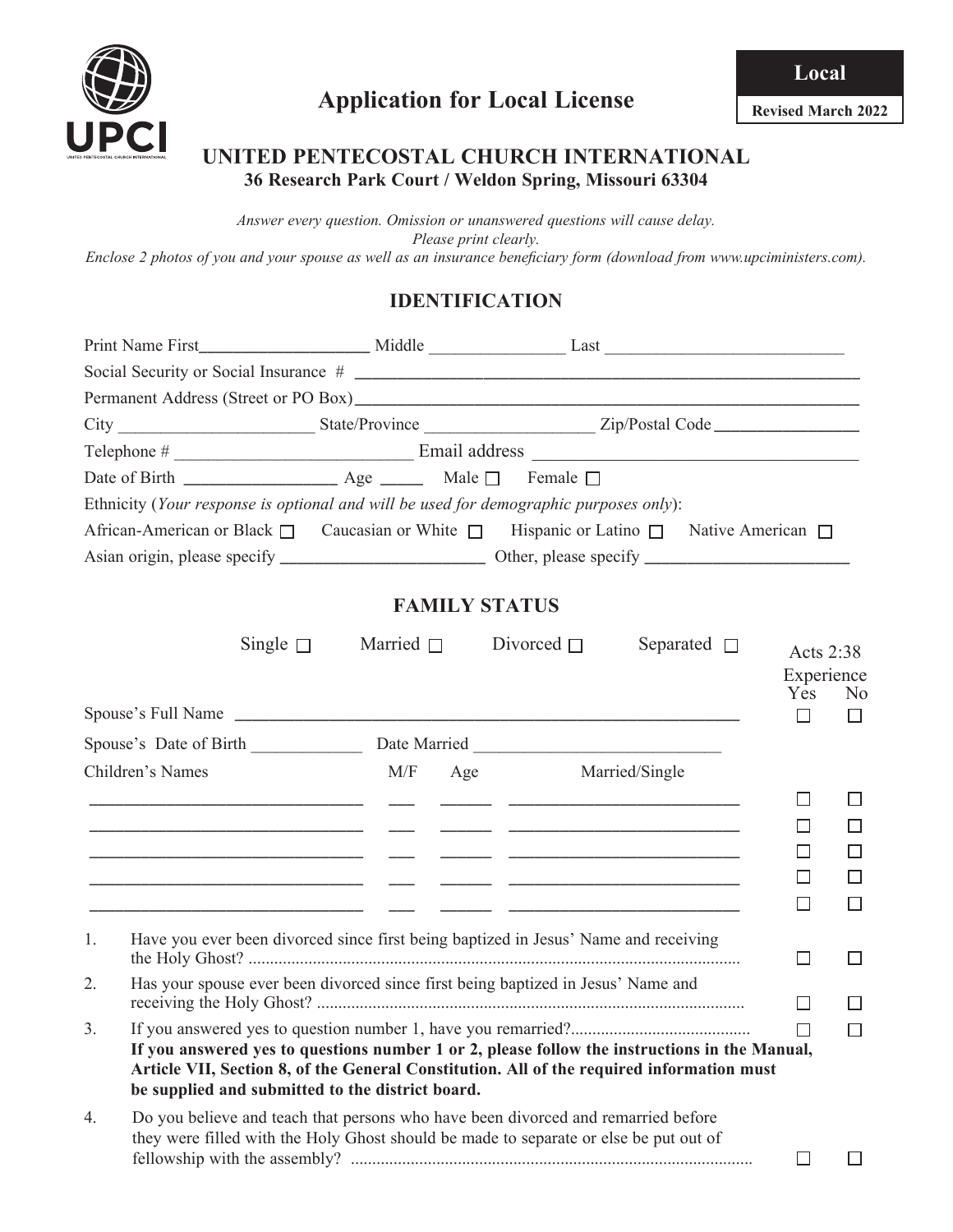#### **EDUCATION**

- **Type Level Place Place Place Place Place Place Place Place Place Place Place Place Place Place Place Place Place Place Place Place Place Place Place Place Place Place Year Graduated Type Degree** Secular Grade High School College College College College Religious College Religious | College
- 5. Fill out education chart below:

6. If you have attended a UPCI endorsed college, please request the "Bible College Report" be sent by certified mail, return receipt requested, from the college to your District Superintendent.

#### **PERSONAL SPIRITUAL EXPERIENCE**

|    |  |                                                                                              | Yes | No. |
|----|--|----------------------------------------------------------------------------------------------|-----|-----|
| 7. |  | Have you been baptized in water by immersion in the name of Jesus Christ for the             |     |     |
|    |  |                                                                                              |     |     |
|    |  | When? Where? By whom?                                                                        |     |     |
| 8. |  | Do you believe that speaking with other tongues as the Spirit gives utterance is the initial |     |     |
|    |  |                                                                                              |     |     |
| 9. |  |                                                                                              |     |     |
|    |  |                                                                                              |     |     |
|    |  |                                                                                              |     |     |

#### **MINISTERIAL STATUS**

|     |                                                                                                                                                                                                                                                                                                                                                                                               | Nο |
|-----|-----------------------------------------------------------------------------------------------------------------------------------------------------------------------------------------------------------------------------------------------------------------------------------------------------------------------------------------------------------------------------------------------|----|
| 11. | Have you read the UPCI <i>Manual</i> in its entirety, including the Judicial Procedure and the                                                                                                                                                                                                                                                                                                |    |
|     |                                                                                                                                                                                                                                                                                                                                                                                               |    |
| 12. |                                                                                                                                                                                                                                                                                                                                                                                               |    |
| 13. | Have you been involved on a consistent weekly basis in the evangelistic and ministerial efforts<br>of your local church under the direction of your pastor for at least the past six months, and<br>has this involvement primarily pursued actively preaching on a weekly basis? (It may also<br>include teaching home Bible studies, participating in structured soul winning activities and |    |
| 14. | What special preparation are you making for the ministry?                                                                                                                                                                                                                                                                                                                                     |    |

 $\mathcal{L}_\text{max} = \frac{1}{2} \sum_{i=1}^{n} \frac{1}{2} \sum_{i=1}^{n} \frac{1}{2} \sum_{i=1}^{n} \frac{1}{2} \sum_{i=1}^{n} \frac{1}{2} \sum_{i=1}^{n} \frac{1}{2} \sum_{i=1}^{n} \frac{1}{2} \sum_{i=1}^{n} \frac{1}{2} \sum_{i=1}^{n} \frac{1}{2} \sum_{i=1}^{n} \frac{1}{2} \sum_{i=1}^{n} \frac{1}{2} \sum_{i=1}^{n} \frac{1}{2} \sum_{i=1}^{n} \frac{1$  $\mathcal{L}_\mathcal{L} = \mathcal{L}_\mathcal{L} = \mathcal{L}_\mathcal{L} = \mathcal{L}_\mathcal{L} = \mathcal{L}_\mathcal{L} = \mathcal{L}_\mathcal{L} = \mathcal{L}_\mathcal{L} = \mathcal{L}_\mathcal{L} = \mathcal{L}_\mathcal{L} = \mathcal{L}_\mathcal{L} = \mathcal{L}_\mathcal{L} = \mathcal{L}_\mathcal{L} = \mathcal{L}_\mathcal{L} = \mathcal{L}_\mathcal{L} = \mathcal{L}_\mathcal{L} = \mathcal{L}_\mathcal{L} = \mathcal{L}_\mathcal{L}$  $\mathcal{L}_\text{max} = \frac{1}{2} \sum_{i=1}^{n} \frac{1}{2} \sum_{i=1}^{n} \frac{1}{2} \sum_{i=1}^{n} \frac{1}{2} \sum_{i=1}^{n} \frac{1}{2} \sum_{i=1}^{n} \frac{1}{2} \sum_{i=1}^{n} \frac{1}{2} \sum_{i=1}^{n} \frac{1}{2} \sum_{i=1}^{n} \frac{1}{2} \sum_{i=1}^{n} \frac{1}{2} \sum_{i=1}^{n} \frac{1}{2} \sum_{i=1}^{n} \frac{1}{2} \sum_{i=1}^{n} \frac{1$  $\mathcal{L}_\text{max} = \frac{1}{2} \sum_{i=1}^{n} \frac{1}{2} \sum_{i=1}^{n} \frac{1}{2} \sum_{i=1}^{n} \frac{1}{2} \sum_{i=1}^{n} \frac{1}{2} \sum_{i=1}^{n} \frac{1}{2} \sum_{i=1}^{n} \frac{1}{2} \sum_{i=1}^{n} \frac{1}{2} \sum_{i=1}^{n} \frac{1}{2} \sum_{i=1}^{n} \frac{1}{2} \sum_{i=1}^{n} \frac{1}{2} \sum_{i=1}^{n} \frac{1}{2} \sum_{i=1}^{n} \frac{1$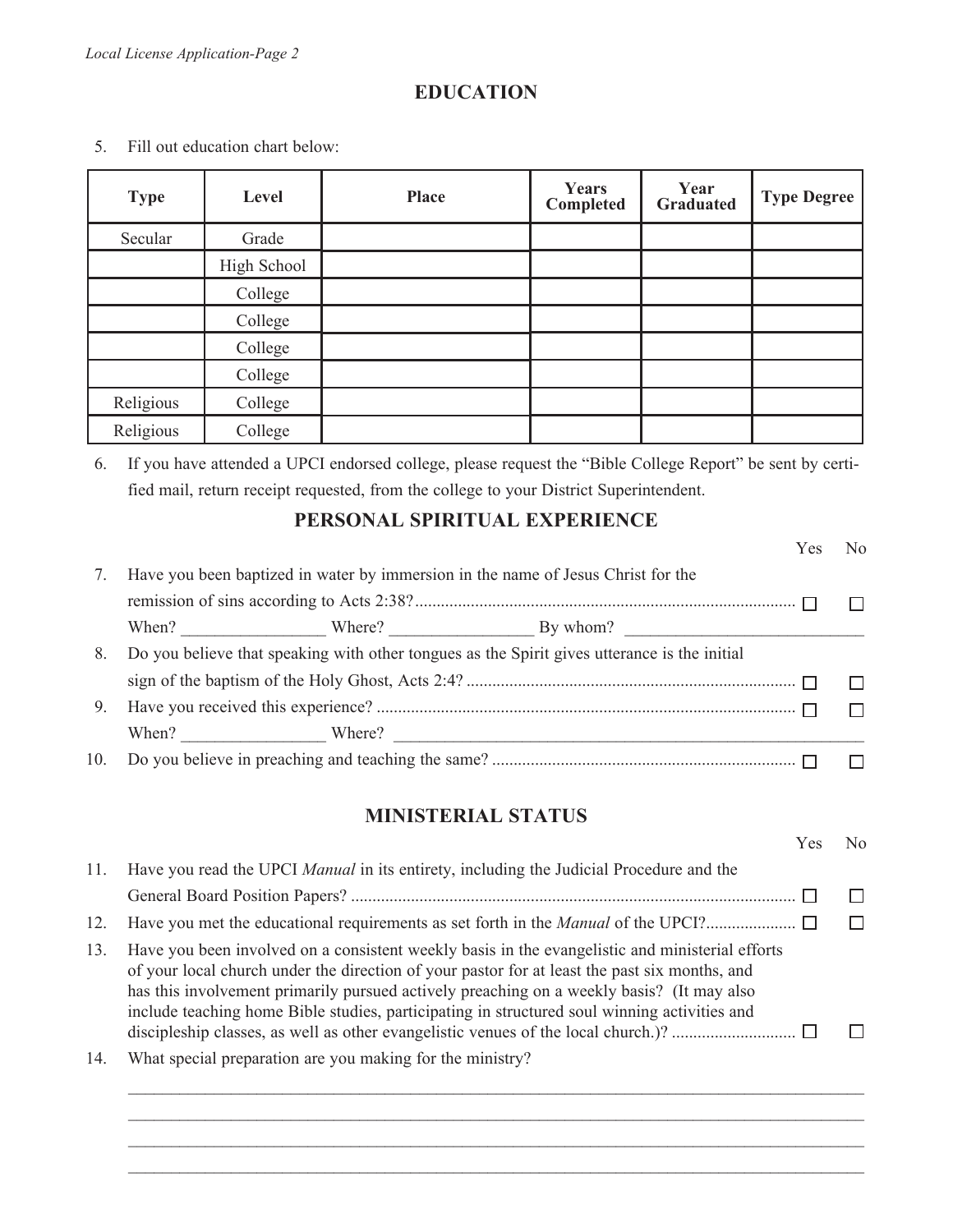| Place:                                                                                                     |  |
|------------------------------------------------------------------------------------------------------------|--|
| Please list all former pastors with the dates you were under their ministry.                               |  |
|                                                                                                            |  |
|                                                                                                            |  |
| If so, with whom?<br>Are you willing to discontinue your license or credentials with said body if accepted |  |
| If so, with whom?<br>When?                                                                                 |  |
| If so, explain in detail including what grounds.                                                           |  |
|                                                                                                            |  |
| Explain in detail your call of God to minister the gospel.                                                 |  |
|                                                                                                            |  |
| Explain the scope of your ministry prior to the date of this application as follows:                       |  |
| How long have you ministered?                                                                              |  |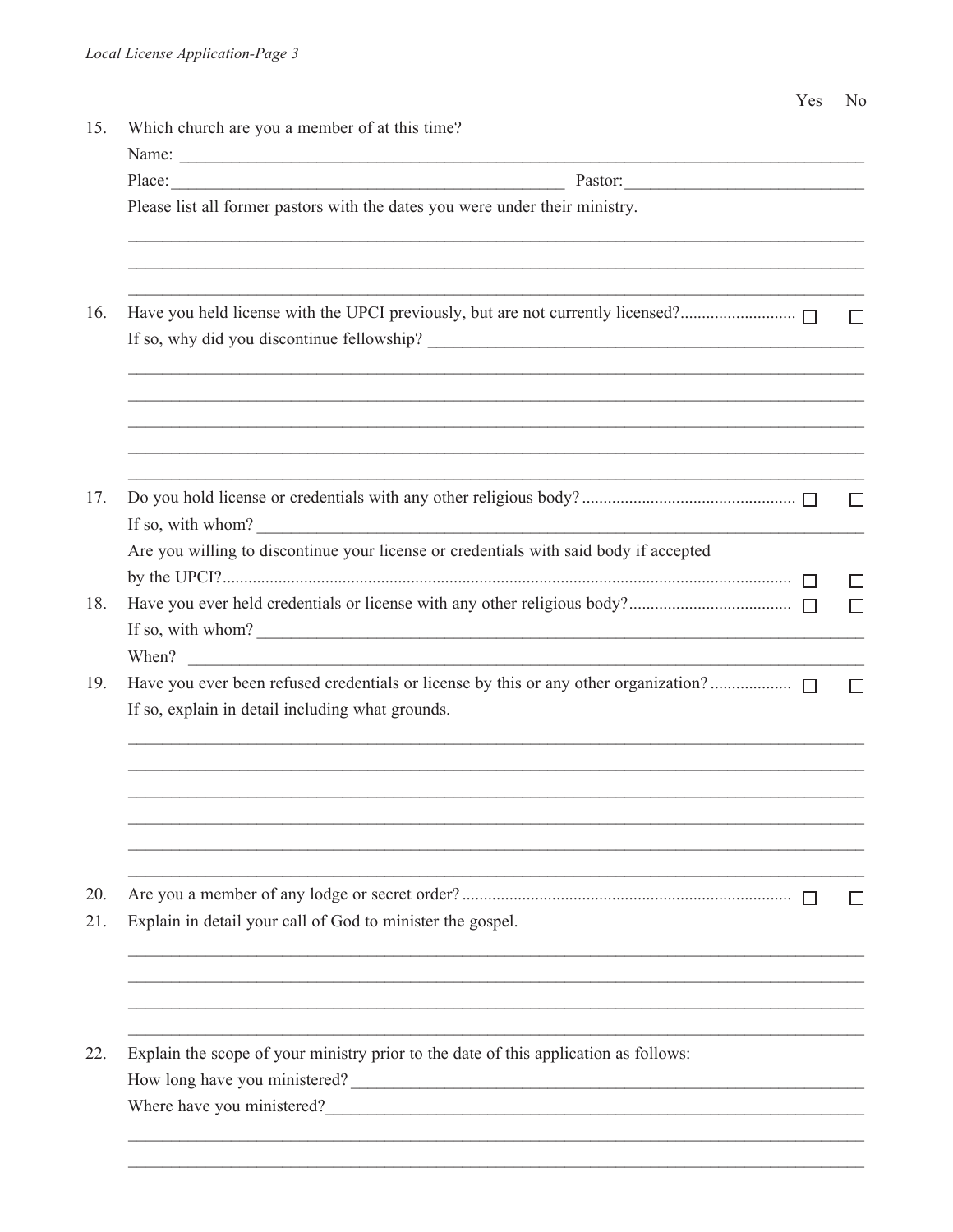| Types of ministry?                                                         |
|----------------------------------------------------------------------------|
|                                                                            |
|                                                                            |
|                                                                            |
|                                                                            |
|                                                                            |
|                                                                            |
| State the results of your home Bible study efforts.                        |
|                                                                            |
|                                                                            |
|                                                                            |
| If you are involved in secular employment, give the following information: |
|                                                                            |
|                                                                            |
|                                                                            |

# **DOCTRINAL AND OTHER CONVICTIONS**

|     |                                                                                                  | Yes    | N <sub>0</sub> |
|-----|--------------------------------------------------------------------------------------------------|--------|----------------|
| 24. |                                                                                                  |        | П              |
| 25. | Do you believe and teach that the church must observe Saturday as the Sabbath?                   | $\Box$ | П              |
| 26. | Do you believe in observing the Lord's supper and footwashing both literally and spiritually?    |        | П              |
| 27. | Do you believe that eternal salvation of men depends upon their repentance, water baptism        |        |                |
|     | in the name of Jesus Christ for the remission of sins, and the infilling of the Holy Ghost with  |        |                |
|     | the initial sign of speaking with other tongues as the Spirit gives utterance, faith in the Lord |        |                |
|     |                                                                                                  |        |                |
| 28. | Do you believe and teach that "once saved, always saved," or what is known as the                |        |                |
|     |                                                                                                  |        | П              |
| 29. |                                                                                                  |        | $\Box$         |
| 30. | Do you believe in, and earnestly look forward to, the soon coming of the Lord Jesus for the      |        |                |
|     |                                                                                                  |        | $\mathbf{L}$   |
| 31. |                                                                                                  |        | П              |
| 32. | Do you believe and teach that it is the duty of all saints to show respect toward and to be      |        |                |
|     | obedient to all lawful requirements of civil government that are not contrary to the Word        |        |                |
|     |                                                                                                  |        |                |
| 33. | Are you endeavoring to measure up to the scriptural qualifications as given in                   |        |                |
|     |                                                                                                  |        |                |
|     |                                                                                                  |        |                |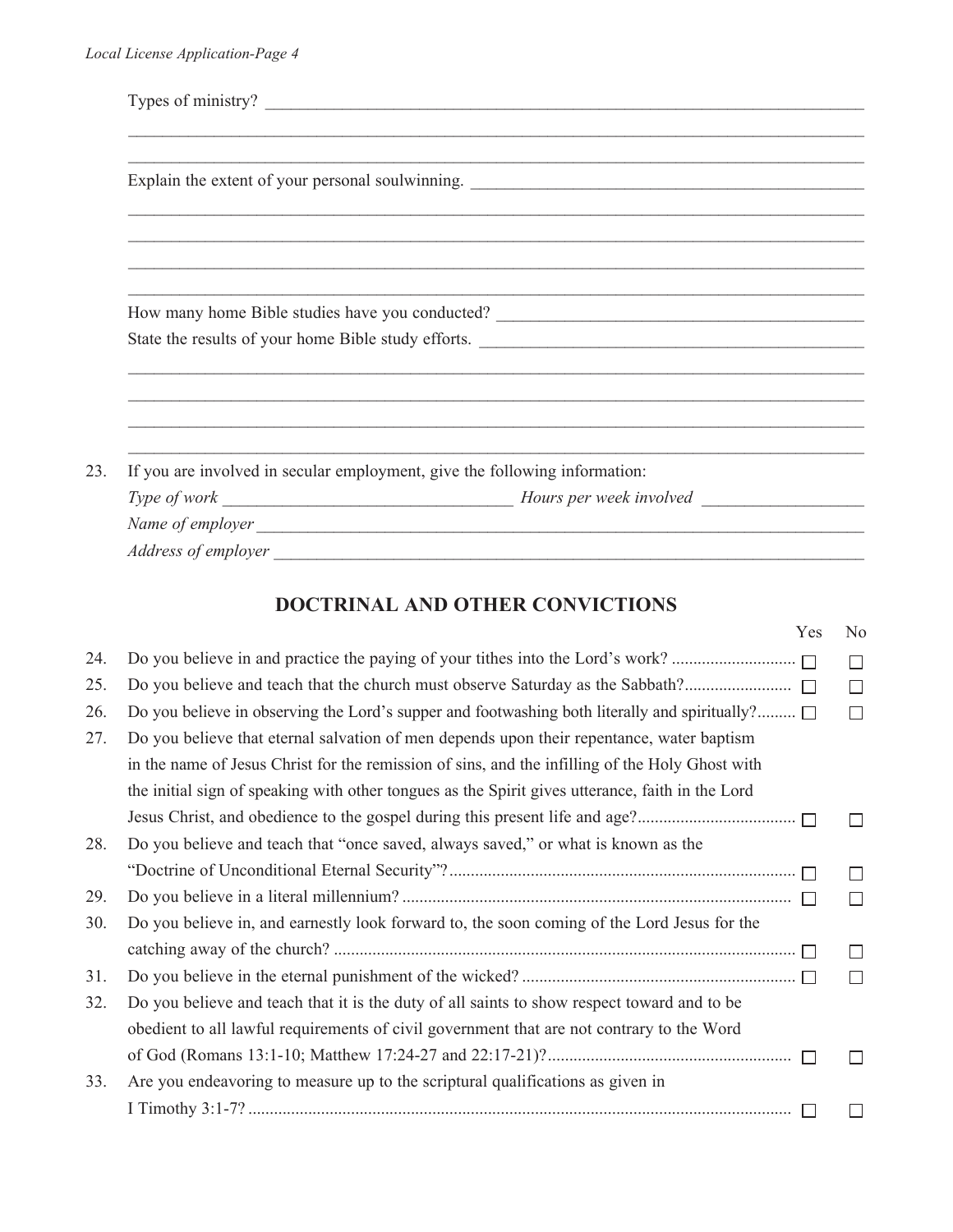|     |                                                                                                  | Yes | N <sub>0</sub> |
|-----|--------------------------------------------------------------------------------------------------|-----|----------------|
| 34. |                                                                                                  |     | $\Box$         |
| 35. | Do you use all media in accordance with Article VII, Section 7, paragraph 1(c) of the            |     |                |
|     |                                                                                                  |     |                |
| 36. | Do you believe and teach the divine or heavenly flesh of Jesus Christ doctrine, (defined as      |     |                |
|     | that the flesh of Jesus Christ had no biological or genetic relationship to other human beings)? |     |                |
| 37. | Do you believe and teach the doctrine of preterism—that the coming of the Lord was fulfilled     |     |                |
|     | in the first century and that most, if not all, of the prophecies of the coming of the Lord      |     |                |
|     | addressed judgment upon the Jews, culminating in the destruction of Jerusalem in A.D. 70?        |     |                |
|     |                                                                                                  |     |                |

# **FINANCIAL AND LEGAL STATUS**

|                                                                                             | Yes | No     |
|---------------------------------------------------------------------------------------------|-----|--------|
|                                                                                             |     | П      |
|                                                                                             |     |        |
|                                                                                             |     |        |
|                                                                                             |     |        |
| Have you ever been convicted of or pleaded guilty to child abuse or a crime involving       |     |        |
| actual or attempted sexual molestation of a minor? If yes, please explain.                  |     |        |
|                                                                                             |     |        |
|                                                                                             |     |        |
|                                                                                             |     |        |
|                                                                                             |     |        |
|                                                                                             |     |        |
| Have you ever been convicted of or pleaded guilty to a crime other than traffic violations? |     |        |
|                                                                                             |     |        |
|                                                                                             |     |        |
|                                                                                             |     |        |
|                                                                                             |     |        |
| Do you consent to an investigation of your financial stewardship if deemed necessary        |     |        |
|                                                                                             |     | $\Box$ |
|                                                                                             |     | П      |
|                                                                                             |     | $\Box$ |
|                                                                                             |     | $\Box$ |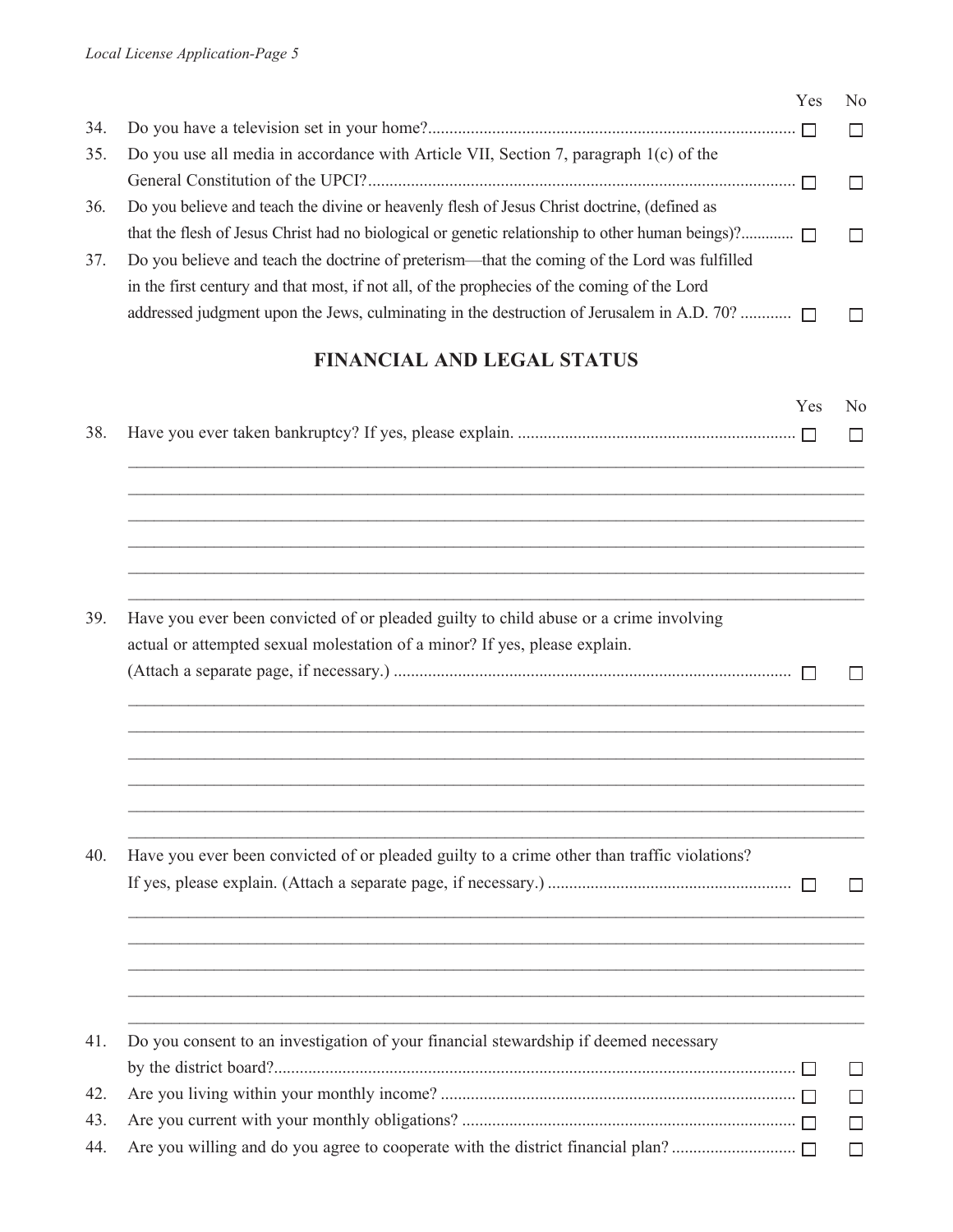## **COMMITMENT**

|     |                                                                                             | Yes | N <sub>0</sub> |
|-----|---------------------------------------------------------------------------------------------|-----|----------------|
| 45. |                                                                                             |     |                |
| 46. |                                                                                             |     | П              |
| 47. |                                                                                             |     |                |
| 48. | Will you recognize our pastors and ministers in the field of labor, showing due ministerial |     |                |
|     |                                                                                             |     |                |
| 49. | Will you refrain from speaking evil, critical, and contentious words about anyone in our    |     |                |
|     | fellowship? Will you work in peace and harmony with all ministers and missionaries and      |     |                |
|     |                                                                                             |     |                |
| 50. | Even though you have the privilege of certain personal convictions, will you pledge         |     |                |
|     | yourself not to contend for your personal views to the disunity of the body?                |     |                |
|     |                                                                                             |     |                |

## **CONFIDENTIALITY STATEMENT**

The confidentiality of statements about ministers or ministerial applicants must be held in sacred trust by district superintendents and members of district boards. Violations of this trust could result in disciplinary action or civil liabilities. However, it is equally important that district superintendents communicate relevant information about ministers to other district officials and local church officials who have a need to know. Examples of such communication are ministers transferring to other districts and information concerning a minister who is a candidate to pastor a church. Failure to disclose information may result in legal responsibility. If a ministerial applicant is not approved for license, the district board may, upon his request, disclose to him the nature of the information it has obtained about him, but not the sources.

## **LIMITED DISCLOSURE AGREEMENT**

I, \_\_\_\_\_\_\_\_\_\_\_\_\_\_\_\_\_\_\_\_\_\_\_\_\_\_\_\_\_\_\_, in consideration of my receiving ministerial credentials from the United Pentecostal Church International do hereby authorize the district superintendent or his designee in his sole discretion to release to any general official, district official, or local church official who has a need to know any information concerning my conduct and cooperation in the organization. Information may be released on the initiative of the district superintendent or in response to an inquiry. I also hereby release the above officials from any and all liability for damages of whatever kind or nature which may at any time result to me on account of their disclosure of information authorized by this agreement.

I expressly agree that this release is intended to be as broad and inclusive as permitted by law and that if any portion is held to be invalid, I agree that the balance shall, notwithstanding, continue in full legal force and effect. This release contains the entire agreement between the parties hereto, and the terms of this release are contractual and not a mere recital.

I further agree that this limited disclosure agreement shall remain in legal force and effect as long as I remain a member of the United Pentecostal Church International.

I further state that I have carefully read the foregoing release and know the contents thereof and I sign this release as my own free act. This is a legally binding agreement which I have read and understand.

\_\_\_\_\_\_\_\_\_\_\_\_\_\_\_\_\_\_\_\_\_\_\_\_\_\_\_\_ \_\_\_\_\_\_\_\_\_\_\_\_\_\_\_\_\_\_\_\_\_\_\_\_\_\_\_\_\_\_\_\_\_\_\_\_\_\_\_\_\_\_\_\_\_\_\_